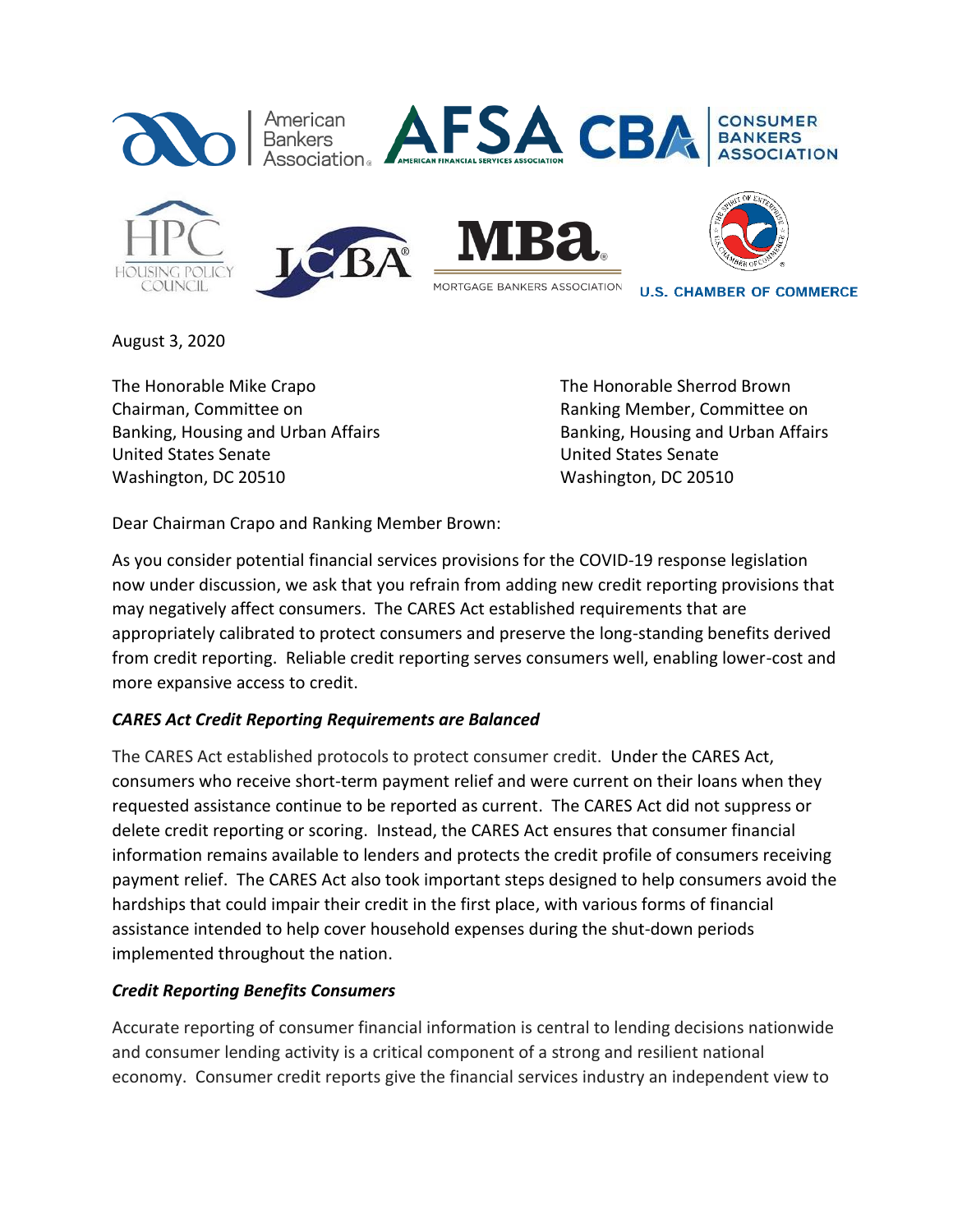Chairman Crapo and Ranking Member Brown August 3, 2020 Page Two

assess a consumer's past experience in fulfilling financial obligations and to anticipate and mitigate future performance problems.

Financial institutions – including banks, credit unions, mortgage lenders, vehicle finance companies, installment lenders, payment card issuers, as well as the parties who support lending in the secondary market depend on access to reliable historical information not only to originate, finance, insure, and invest in sustainable loans, but also to price those loans to make them as affordable as possible for qualified consumers. Following the reforms instituted in the wake of the Great Recession, public policy has supported the goal of ensuring that all lenders assess a borrower's ability to repay a loan an evaluation that depends on accurate information about the borrower's debts and payment history.

In a recent paper on the "Economic Impacts of a Moratorium on Consumer Credit Reporting," Clifford Rossi of Chesapeake Risk Advisors documented the importance of credit reporting to responsible loan underwriting and the availability of credit. $<sup>1</sup>$  Dr. Rossi states that "Credit scores</sup> have been proven to be one of the most statistically significant risk factors in determining the likelihood of borrower default over the years for most consumer loan products, as well as being an objective and consistent mechanism to screen borrowers for credit quality when compared to manual underwriting which requires greater subjectivity to assess and compare borrower creditworthiness."<sup>2</sup>

## *A Prohibition on Credit Reporting would Harm Consumers*

Pending legislative proposals to prohibit the reporting of credit information during the COVID-19 crisis would represent a dramatic departure from proven practices and the approach of the CARES Act, reversing policymakers' historical commitment to the reporting of accurate credit information.

Such a change would harm consumers – especially low and moderate-income consumers. Positive consumer credit decisions, with responsible payment suspension followed by repayment arrangements or approved payment deferrals, would be removed from the reports altogether. The removal of multiple records simultaneously could disrupt the ability to generate any report or scores at all, to the detriment of the consumer. With no credit score, credit analysis by lenders is more difficult, increasing the risk of inconsistency in credit decisions. Insufficient payment information may lead lenders to make unnecessarily

<sup>1</sup> Rossi, Clifford, *Economic Impacts of a Moratorium on Consumer Credit Reporting* (June 2020), [https://2614f178-](https://2614f178-4850-4fac-a67d-5a36c5050f32.filesusr.com/ugd/4f9a62_36e37d47dc2242beba5bbead6673d5d1.pdf) [4850-4fac-a67d-5a36c5050f32.filesusr.com/ugd/4f9a62\\_36e37d47dc2242beba5bbead6673d5d1.pdf.](https://2614f178-4850-4fac-a67d-5a36c5050f32.filesusr.com/ugd/4f9a62_36e37d47dc2242beba5bbead6673d5d1.pdf) 2 *Id.* at 4.